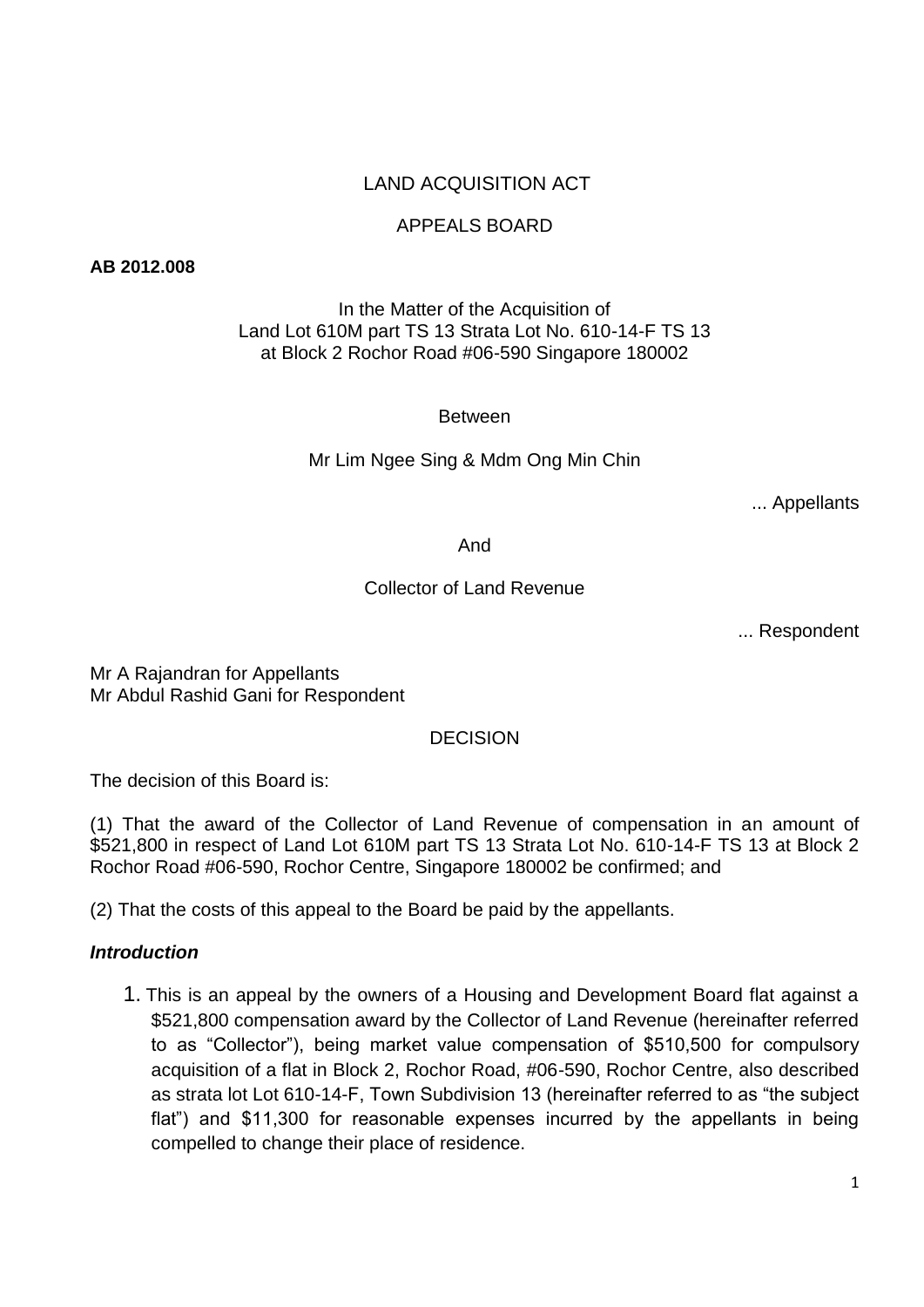- 2. The issues raised by the appellants were that the Collector had: a) acted in bad faith in his assessment of market value; b) erred in assessing the market value of the subject flat and in particular, failing to give a premium when making a monetary adjustment in the computations for a specific design feature being a bedroom with an attached bathroom cum WC; c) failed to give proper consideration to the value of fixtures and fittings in the subject flat when assessing market value; and d) accepted the maxim 'the bigger the flat, the lower the dollar value (\$) per square metre (hereinafter referred to as "\$psm") as compared to a smaller flat, which was incorrect.
- 3. The Board dismisses the appeal and awards costs to be paid by the appellants to the Collector. The issue of costs will be dealt with separately.

### **Background**

- 4. The subject flat was gazetted for land acquisition under the Land Acquisition Act (Cap. 152) (hereinafter referred to as "the Act") on 15 November 2011 (hereinafter referred to as "the acquisition date"). The acquisition was for a public purpose for the proposed construction of the North South Expressway Stage 2 from Toa Payoh Rise to East Coast Parkway. As it was also regarded as a Selective En Bloc Redevelopment Scheme (SERs) acquisition exercise, the appellants were also offered direct allocation of a replacement HDB flat with the subsidised selling price frozen as at acquisition date.
- 5. Appellants The appellants are Mr Lim Ngee Sing and Mdm Ong Min Chin, who were joint tenants of the subject flat. They claimed a \$580,000 market value compensation for the subject flat and dispute the amount awarded for reasonable expenses under section 35(1)(e) of the Act. The appellants, in their closing submission of 29 November 2013, changed their position to state that they were claiming a market value compensation of \$627,464.
- 6. *Description of subject flat acquired* The subject flat is in Rochor Centre, which was developed by the Housing and Development Board (hereinafter referred to as "HDB"). There are four 17-storey blocks with a basement carpark, commercial units on the first 4 storeys and residential units on the  $5<sup>th</sup>$  to 17<sup>th</sup> storeys.
- 7. The subject flat is a 6<sup>th</sup> storey HDB 3 Room New Generation Modified Flat (hereinafter referred to as "3R NG Mod flat"). It is an 82 sq metre corridor-end flat, with a living room, 2 bedrooms, one with an attached bathroom cum WC, and another separate bathroom cum WC accessed through the kitchen. The remaining lease term at acquisition date was about 64 years and 7 months. The appellants bought the subject flat under an option to purchase on 15 July 2010, exercised on 29 July 2010.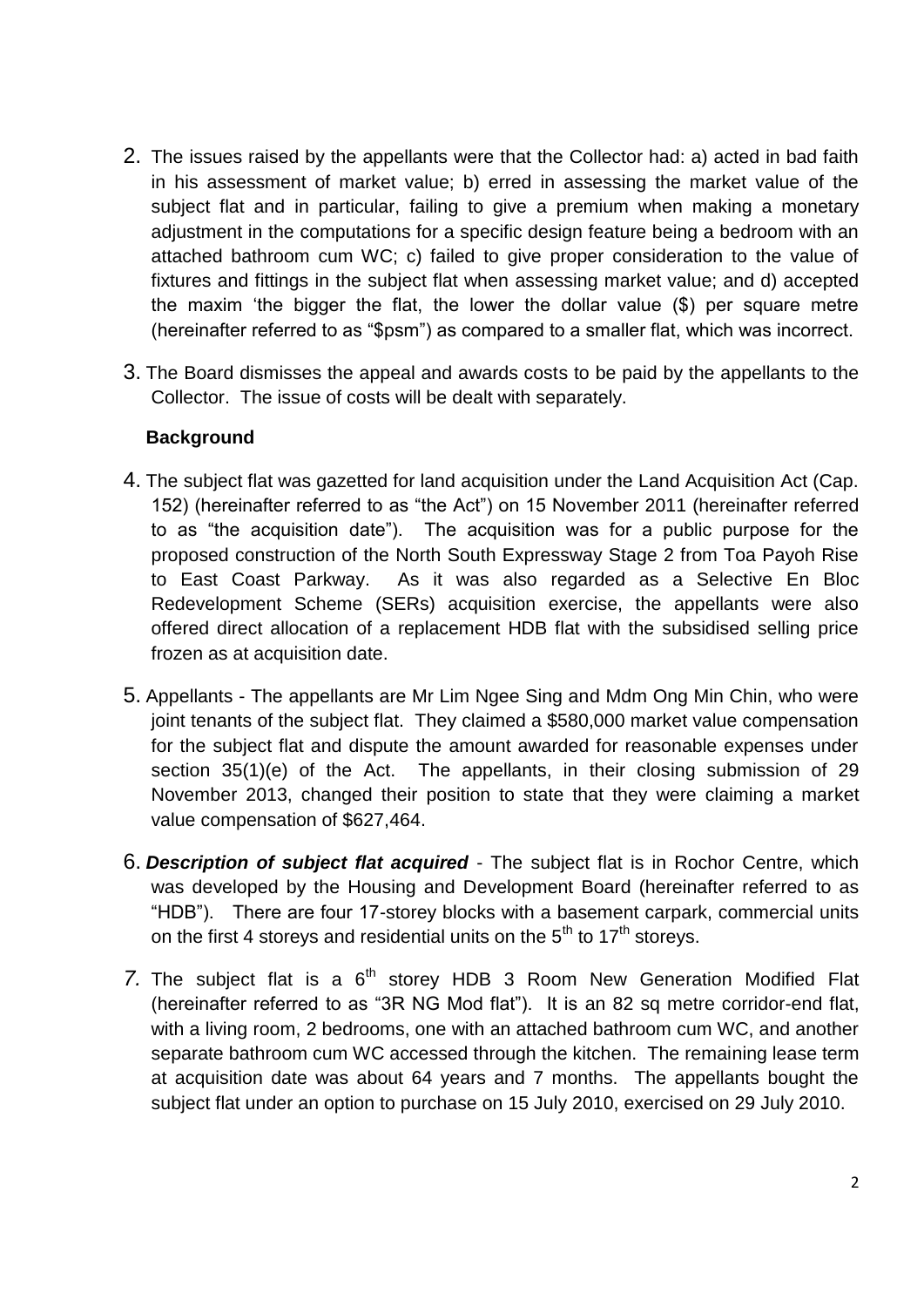- *8. Market Value of Acquired property -* Section 33(5)(e) of the Act provides that: *"the*  market value of the acquired land shall be deemed not to exceed the price which a *bona fide purchaser might reasonably be willing to pay, after taking into account the zoning and density requirements and any other restrictions imposed by or under the Planning Act (Cap. 232) as at the date of acquisition and any restrictive covenants in the title of the acquired land ............*.."
- *9. Claim for reasonable expenses for change of residence* Section 35(1)(e) of the Act provides that if pursuant to an acquisition, a person, whose property is acquired, *"is compelled to change his residence or place of business,"* he is entitled to claim "*reasonable expenses, incidental to that change."*
- 10.*Onus and Standard of Proof* Under section 25(3) of the Act, the appellants have the onus of proving on a balance of probabilities that the Collector's award is  $inad$ equate. $<sup>1</sup>$ </sup> Case law has recognised that an appellant in a land acquisition case is analogous to a plaintiff.
- 11.*Valuers –* The Collector appointed Mr Lau Chee Kin (hereinafter referred to as "Lau") as his valuer. The appellants appointed Mr Teo Yik Weng (hereinafter referred to as "Teo") as their valuer. Both used the comparable sales method of valuation.

## *The Comparable Sales Method – method adopted by both valuers*

12.A valuer using the comparable sales method, first selects "comparables", which are relevant properties that he considers are somewhat similar to a subject flat and for which there are relevant sales transactions, to facilitate comparison with the subject flat. Using his professional judgement, he notes the differences in the subject flat relative to his selected comparables and then makes adjustments in money terms for the differences in value caused by the different features, such as floor level, orientation, whether there is a direct lift landing on the floor, market conditions (time and price movements), design taking into account size, flat model and block model, location, tenure and condition of a flat to arrive at the value in dollars per square metre (hereinafter referred to as "\$psm") for each comparable. He then averages the \$psm for his comparables and multiplies that average by the floor area of the subject flat to arrive at his assessed market value for the subject flat.

**.** 

<sup>1</sup> Assistant Development Officer, Bombay v Tayaballi AIR 1933 BOM 361 at 365, Chuah Say Hai & Ors v Collector of Land Revenue, Kuala Lumpur [1967] 2 MLJ 99 at page 101.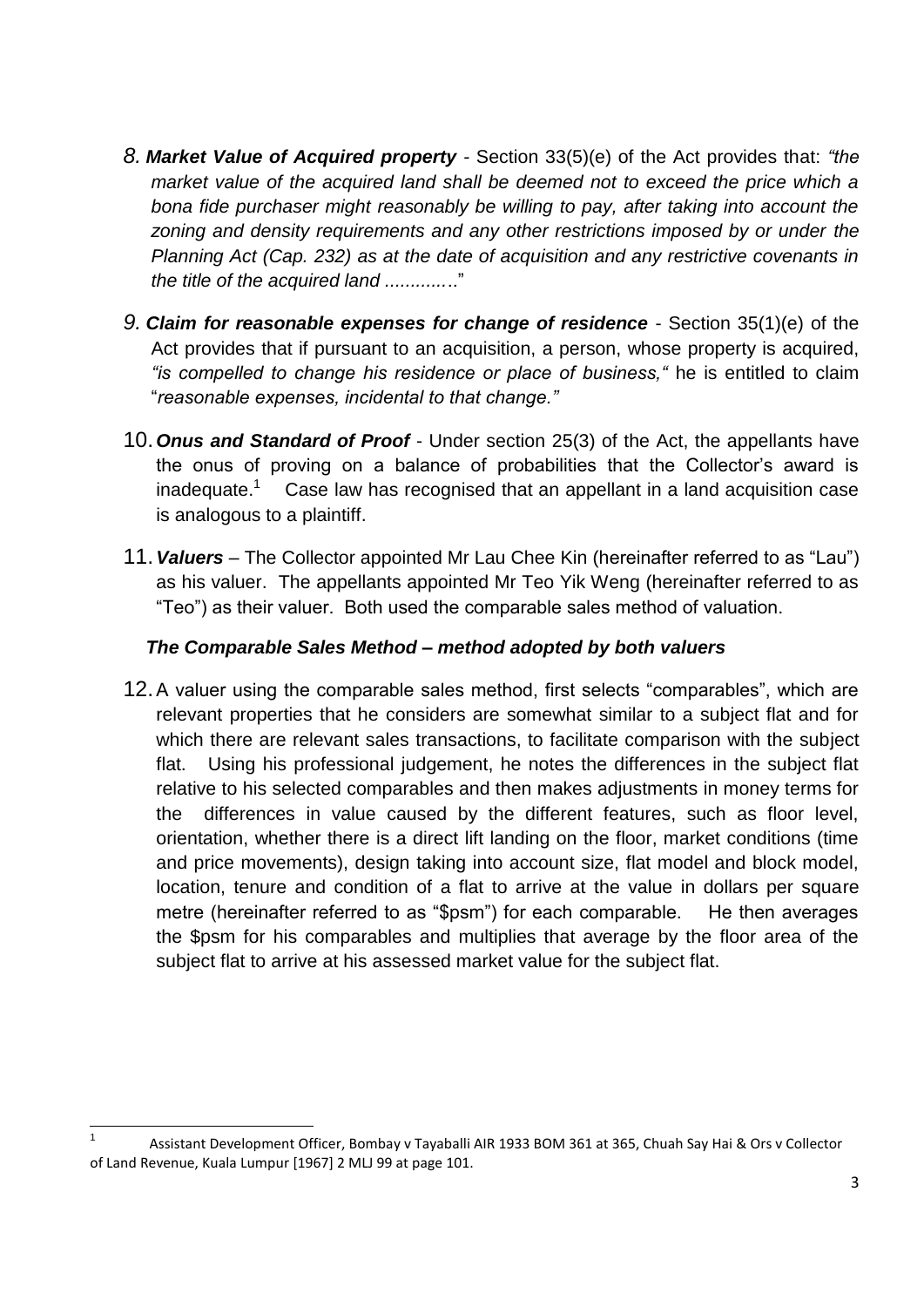# *Comparables selected by Lau and Teo*

13. Lau, the Collector's valuer, selected 2 comparables, one at Buffalo Road and one at Waterloo Street. Teo, the appellants' valuer, selected 4 comparables, two at Rochor Road and two at Waterloo Street.

| S/n | <b>Block</b> | <b>Street</b>             | Unit    | Type/Model     | Lease<br>Commencement<br>Date | Floor<br>Area (sq<br>$m/f$ ) | Transacted<br>Price | Regn Date  |
|-----|--------------|---------------------------|---------|----------------|-------------------------------|------------------------------|---------------------|------------|
|     | 661          | <b>Buffalo</b><br>Road    | #14-30  | 4R<br>Improved | 01/05/1982                    | 82sqm<br>883<br>sqft         | \$455,000/          | 25/08/2011 |
| 2   | 262          | Waterloo<br><b>Street</b> | #08-222 | 4R<br>Improved | 01/09/1978                    | 82sqm<br>883<br>sqft         | \$531,000/          | 18/08/2011 |

## **Lau's Comparables at Buffalo Road and Waterloo Street**

The 2 comparables are 4 Room Improved flats, one at Buffalo Road and the other at Waterloo Street (hereinafter referred to as "4R Improved flats"). A 4R Improved flat has an area of 82 sqm, similar to the area of the subject flat. The flat has a living room, 3 bedrooms, one separate bathroom and one separate WC, both accessed through the kitchen. Lau's adjustments, computations and justification for his comparables are in his valuation report of 23 February 2012, which was enclosed in his  $1<sup>st</sup>$  affidavit of August 2013.

## **Teo's Comparables at Rochor Road and Waterloo Street**

| S/n | <b>Block</b> | Street                    | Unit    | Type/Model                     | Lease<br>Commencement<br>Date | Floor Area<br>$(sq \, m)$ | Transacted<br>Price | Regn Date  |
|-----|--------------|---------------------------|---------|--------------------------------|-------------------------------|---------------------------|---------------------|------------|
| 1   | 4            | Rochor<br>Road            | #10-528 | 3R<br><b>New</b><br>Generation | 01/06/1977                    | 67sqm<br>721sqft          | $$451,000/-$        | 02/06/2011 |
| 2   | 2            | Rochor<br>Road            | #11-592 | 3R<br><b>New</b><br>Generation | 01/06/1977                    | 67sqm<br>721sqft          | $$455,000/-$        | 14/07/2011 |
| 3   | 263          | Waterloo<br>Street        | #13-217 | 3R<br>Improved                 | 01/09/1978                    | 60sqm<br>646sqft          | $$445,000/-$        | 07/10/2011 |
| 4   | 262          | Waterloo<br><b>Street</b> | #07-223 | 4R<br>Improved                 | 01/07/1978                    | 82sqm<br>883sqft          | \$560,000/-         | 06/12/2011 |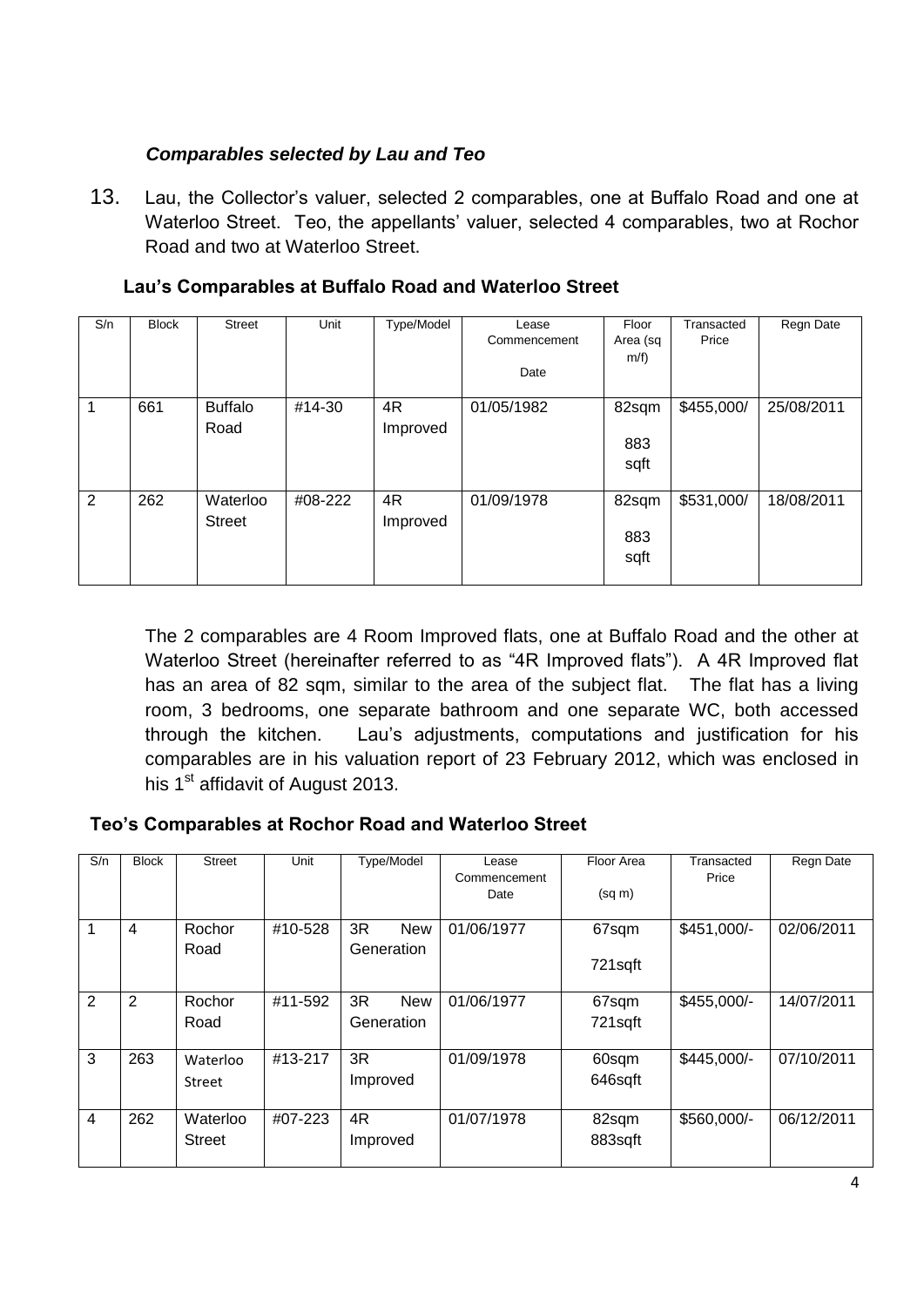Teo's 2 comparables at Rochor Road were 3R NG flats of area 67 sqm, with a design similar to the subject flat except that the subject flat, being a corridor end unit has a larger area of 82 sqm. The 3<sup>rd</sup> comparable at Blk 263 Waterloo Street was a 3R Improved flat of area 60 sqm with a living room, 2 bedrooms, one separate bathroom and one separate WC accessed from the kitchen. The  $4<sup>th</sup>$  comparable at Blk 262 Waterloo Street was a 4R Improved flat of area 82 sqm, as described earlier in this paragraph in relation to Lau's comparables.

- 14. The Board is of the view that Comparable 4 should not be included because the registration date for the sales transaction was 6 December 2011, a date after the 15 November 2011 acquisition date. The fact of land acquisition of Rochor Centre would have had an impact on the movement of prices for comparable flats within the area.
- 15. *Allegation of Bad Faith* The appellants, in their written submissions, made a serious allegation that the Collector had acted in bad faith in his valuation. The Board finds no merit in this allegation. There were 3 main allegations. One allegation is that although parties had agreed that they could file a  $2<sup>nd</sup>$  affidavit after the 1<sup>st</sup> round of affidavits, if so allowed by the Board, the Collector, despite telling the appellants that he would not be doing so, subsequently and belatedly filed Collector's valuer's 2nd affidavit after having had the advantage of having sight of the appellants' valuer, Teo's  $2<sup>nd</sup>$  affidavit.
- 16. The following sequence of events is necessary to understand the context and conduct of the parties. Parties exchanged their  $1<sup>st</sup>$  round of affidavits in August 2013. Lau enclosed in his affidavit, his 23 February 2012 valuation report, which stated: a) his choice of 2 comparables, both 4R Improved flats; and detailed b) his adjustments and computations to justify his \$510,500 market value assessment<sup>2</sup>. In contrast, Teo's 19 February 2013 report in his  $1<sup>st</sup>$  affidavit, only listed his comparables as shown at paragraph 13 herein but gave no information at all on his adjustments or computations to justify his assessed market value of  $$580,000^3$  The appellants, who were represented, would have been advised on the advisability of Teo, their valuer, submitting an affidavit devoid of justification for claim for a market value assessment of \$580,000.
- 17. Lau, understandably did not respond to Teo's  $1<sup>st</sup>$  affidavit as there was nothing to which he could respond. Teo then made his  $2^{nd}$  affidavit on 11 October 2013 to respond to Lau's  $1<sup>st</sup>$  affidavit<sup>4</sup>. Most notably, Teo then chose to give details only of his adjustment and computation for his 2 Rochor Road comparables, leaving out mention or details of his 2 Waterloo Street comparables (3R & 4R Improved flats) as described in paragraph 13. He disagreed with Lau's 10% premium adjustment for design for 4R Improved flat

 $\frac{1}{2}$ Lau 1(18-21)

<sup>3</sup> Teo 1(4-11)

<sup>4</sup> Teo 2(1-10)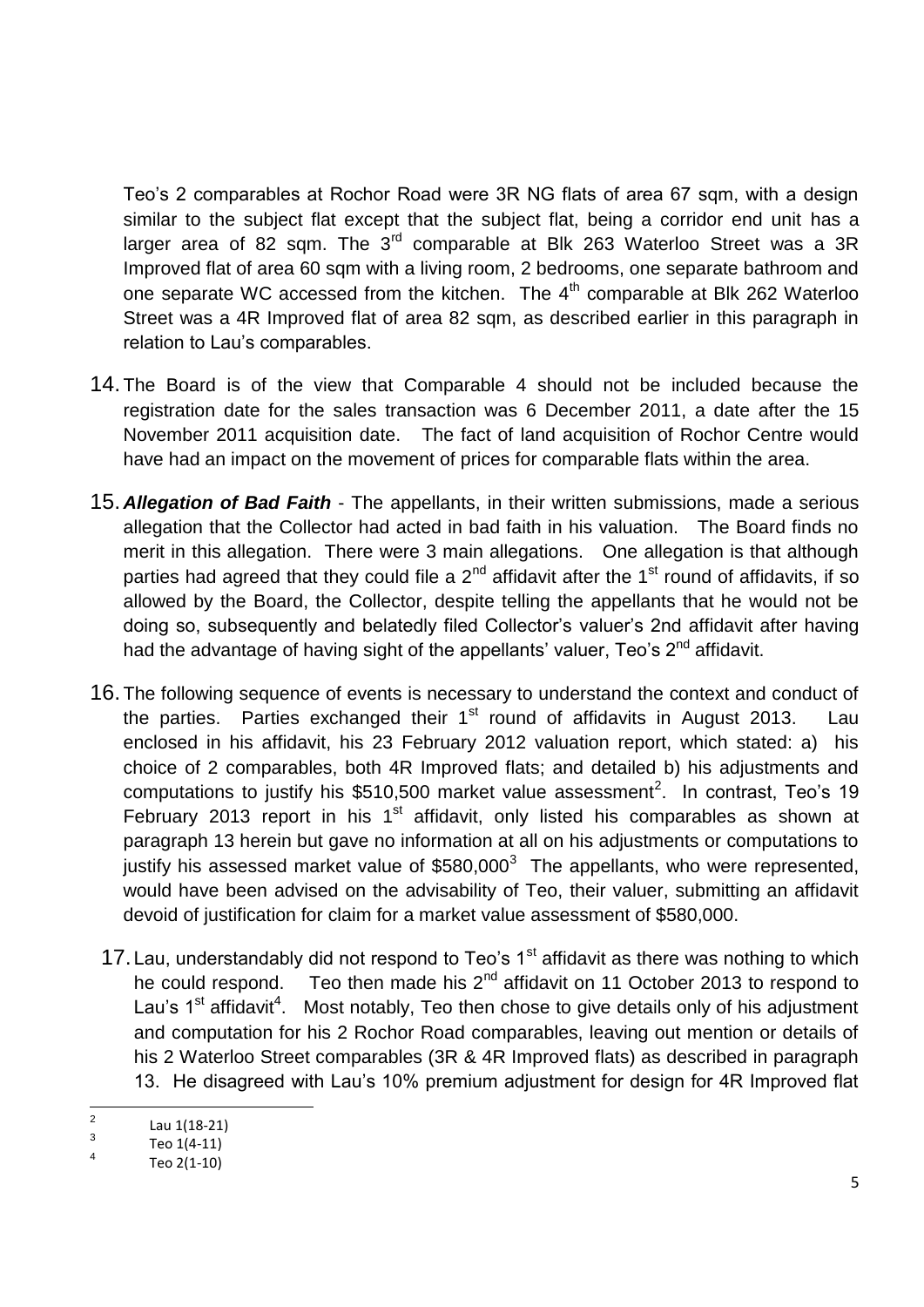comparables saying, that he, Teo, would have done the reverse and given a 10% discount. Teo said that the value of a 4R Improved flat with 3 bedrooms, none of which had a bedroom with an attached bathroom cum WC, should be discounted by 10%, when compared to the subject flat (a 3R NG Mod flat) with 2 bedrooms, one of which had an attached bathroom cum WC. Teo repeated this at the hearing. It would seem clear that Teo, after reading Lau's  $1<sup>st</sup>$  affidavit, had changed his tack. As Teo was, at that stage, taking the position that a 3R NG Mod flat had a better design than a 4R Improved flat, he chose to leave out his own selected 3R & 4R Improved flat comparables at Waterloo Street, which he had named in his 19 February 2013 valuation report.

- 18.This change in position by Teo is borne out by: a) appellants' written opening submissions; ii) appellants' counsel's opening case summary; and iii) Teo's evidence at the start of the 24 October 2013 hearing,<sup>5</sup> when it was stated that the appellants were relying only on the Rochor Road comparables. However during cross-examination, Teo again changed his position, saying that he had given his Waterloo Street computations to appellants' counsel, who had not given them to the Board. $6$  As the proceedings continued, Teo produced his computations. The computations show that despite Teo's categorical assertions on the better design of a 3R NG Mod flat compared to a 4R Improved flat, he had not made any adjustment at all for this feature. There is no merit in this particular allegation of bad faith in the appellants' closing submission that " Further evidence of bad faith is as regards Mr Lau's strategy in filing a belated reply affidavit, after having sight of the Appellants'  $2<sup>nd</sup>$  affidavit, despite stating that he would not be filing a reply affidavit.<sup>7</sup>"
- 19.The other allegations in the appellants' closing submissions would seem to stem from their misinterpretation of certain letters. The main allegations are:

a) that contrary to the Collector's letter of 21 December 2012, where Collector had said that their private valuer's valuation were fair and consistent with their valuation of "the other flats at Rochor Road," Lau had instead selected two comparables at Buffalo Road and Waterloo Street in his 23 February 2012 valuation report. In essence, the appellants allege that Lau had crucial and material information on the valuation of other flats at Rochor, which had deliberately not been disclosed to the appellants. This was raised in the appellants' written closing submissions but had not been put to Lau at the hearing. The Board finds no basis for this assertion. It could have been that Collector was seeking to assure the appellants that their private valuer's market value

 $\frac{1}{5}$ Notes of evidence pg 31 line 32

<sup>6</sup> Notes of evidence pg 49 line 30, pg 93 line 16

<sup>7</sup> Appellants' closing submission at page 13 paragraph 6.21.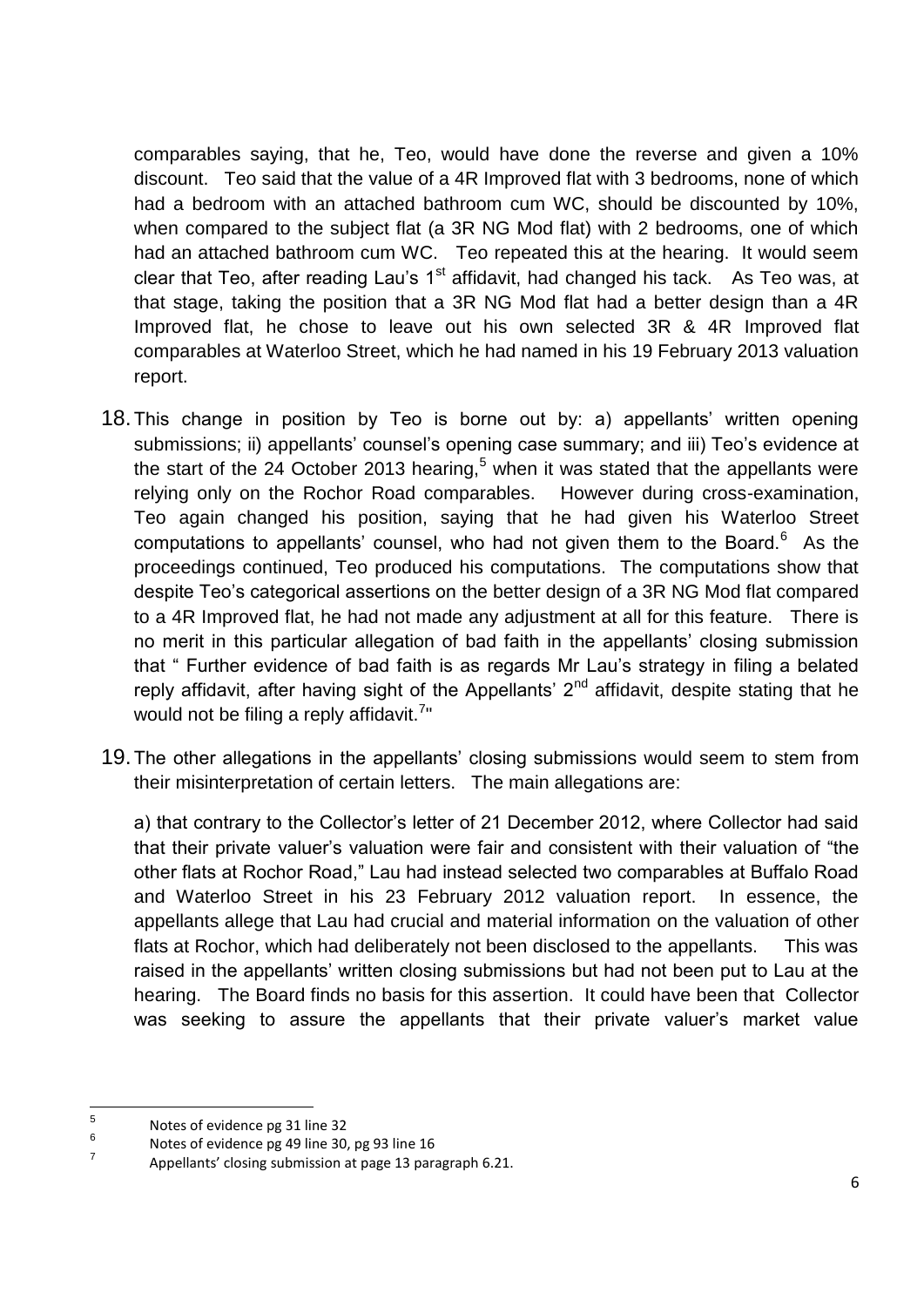assessment for the subject flat was consistent with their valuations for the other flats at Rochor Road, these being the other acquired flats at Rochor Centre. $8$ 

b) that Collector in his letter of 20 March 2013 stating that their valuer had "considered the transacted prices of similar properties in the vicinity at around the date of valuation..." must be referring to properties at Rochor Road consistently with Collector's letter of 21 December 2012, hence Collector's valuer's choice of the Buffalo Road and Waterloo Street comparables was proof that Collector had not been forthright or candid in the discharge of his statutory duty. This point was not raised with Lau at the hearing. The Board finds no merit in these allegations; and

c) that Collector, despite having relevant data had chosen to suppress the data to the detriment of the appellants. The Board finds no merit in this allegation.

## **Valuer's Selection of Comparables**

- 20. *Lau's Selection of Comparables under the Comparable Sales Method* Lau's evidence in his affidavits and at the hearing was consistent with his assessment of a \$510,500 market value for the subject flat. In his 23 February 2012 valuation report, he gave justification and support for his market value assessment. He gave evidence that he had considered the differences in design for a 3R NG Mod flat compared to a 4R Improved flat, as this was implicit in the "design" factor and that he had factored this into his adjustment and computations.<sup>10</sup>
- 21. **Teo's** *Selection of Comparables Under the Comparable Sales Method* Teo in his 2<sup>nd</sup> affidavit made in October 2013 and evidence at the 24 October 2013 hearing, went on at length on why he would give a 10% premium for the better design of the subject flat, a 3R NG Mod flat with 2 bedrooms, one of which has an attached bathroom cum WC and a 2<sup>nd</sup> bathroom cum WC accessed through the kitchen, compared to a 4R Improved flat, with 3 bedrooms and with one separate bathroom and one separate WC, both accessed through the kitchen and no attached bathroom. However both his Waterloo Street comparables, as described in paragraph 13, did not have a bedroom with an attached bathroom cum WC. Despite his assertions that he would have given at least a 10% premium for this feature,<sup>11</sup> he admitted that he had failed to made any such adjustment in his computation for his two Waterloo Street comparables in his adjustment matrix produced at the Board hearing on 24 October 2013.<sup>12</sup> Teo's argument on the 10% design feature was clearly an afterthought possibly arrived at after he had read the details of Lau's computations and adjustments in Lau's 1<sup>st</sup> affidavit.

 $\frac{1}{8}$ Appellants' closing submission at page 10-12 at paragraphs 5.4-5.11.

<sup>9</sup> Appellants' closing submission at page 12-14 at paragraphs 5.12-5.18

 $10$  Notes of evidence at pgs 30-36,

 $11$  Notes of Evidence pg 37 Line 21

A3(1) Notes of Evidence page 19, line 30, page 50 lines 3 and 13, page 68, line 11.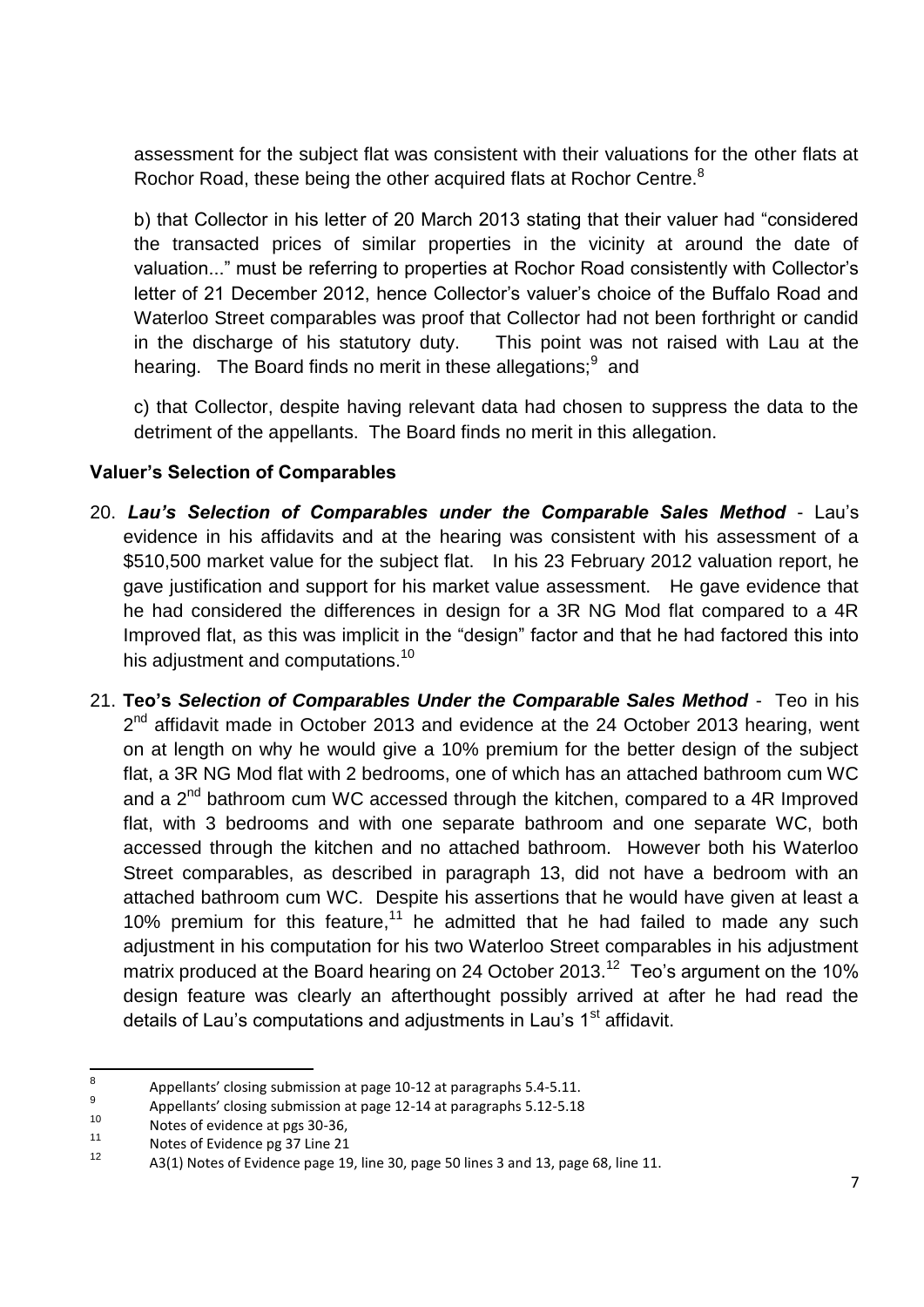### 22. *Teo's Computations using his 2 selected comparables in Rochor Road and 2 comparables at Waterloo Street.*

It would seem from what transpired after the hearing, that Teo could have chosen not to make the adjustments in his computations for his Waterloo Street comparables because doing so, would require a change and a sharp upward adjustment in his \$580,000 market value assessment. Teo's computations for his two comparables in Rochor Road gave him an average of  $$7,130$  psm.<sup>13</sup> As for his two Waterloo Street comparables, he arrived at an adjusted average value of \$7,150<sup>14</sup> This gave an adjusted average \$psm for these 4 comparables of \$7,140, which would give a market value of \$585,480 or an approximate figure of \$580,000, as claimed by the appellants. If a 10% premium adjustment was necessary, as asserted by Teo, and if he had indeed made that adjustment, Teo would then be unable to justify his \$580,000 market value assessment.

- 23. Teo was factually wrong in saying that the sizes of the bedrooms in the subject flat were bigger than a 4R Improved flat,<sup>15</sup> that the subject flat had a storeroom<sup>16</sup> and that the door of the subject flat faced Queen Street instead of Rochor Road<sup>17</sup>.
- 24. The Board does not accept Teo's evidence. Teo's evidence was confused, contradictory and unreliable. His  $1<sup>st</sup>$  affidavit gave no information to support his \$580,000 market value assessment. His evidence at the 24 October 2013 hearing contradicted his  $2^{nd}$ affidavit and his own oral evidence, when he admitted that despite his assertions in his 2<sup>nd</sup> affidavit and at the hearing on the superior design of a 3NG Mod flat compared to a 4R Improved flat and a 3R Improved flat, both without a bathroom cum WC attached to a bedroom, he had failed to factor in his computations, a 10% premium for the subject flat relative to his Waterloo Street comparables.

# *Re-submission of Each Valuers adjustments and computations for their own comparable and for each other's comparables using a template provided by the Board*

25. At the 25 October 2013 hearing, the Board directed the valuers to use a template format to re-submit their adjustments and computations for each of their own comparables. This was to facilitate comparison for consistency and clarification in their presentation as each valuer had used different terms. The valuers were told that they were to use the same data and values already given in the valuation reports, their affidavits and oral evidence.

 $13$  $13$  Teo 2(10)

 $14$  Exhibit A3(1)

<sup>&</sup>lt;sup>15</sup> Teo2(2) paragraph 9, Lau2(3) paragraph 4(d) & (e).

 $^{16}$  Teo1(5)

Notes of Evidence pg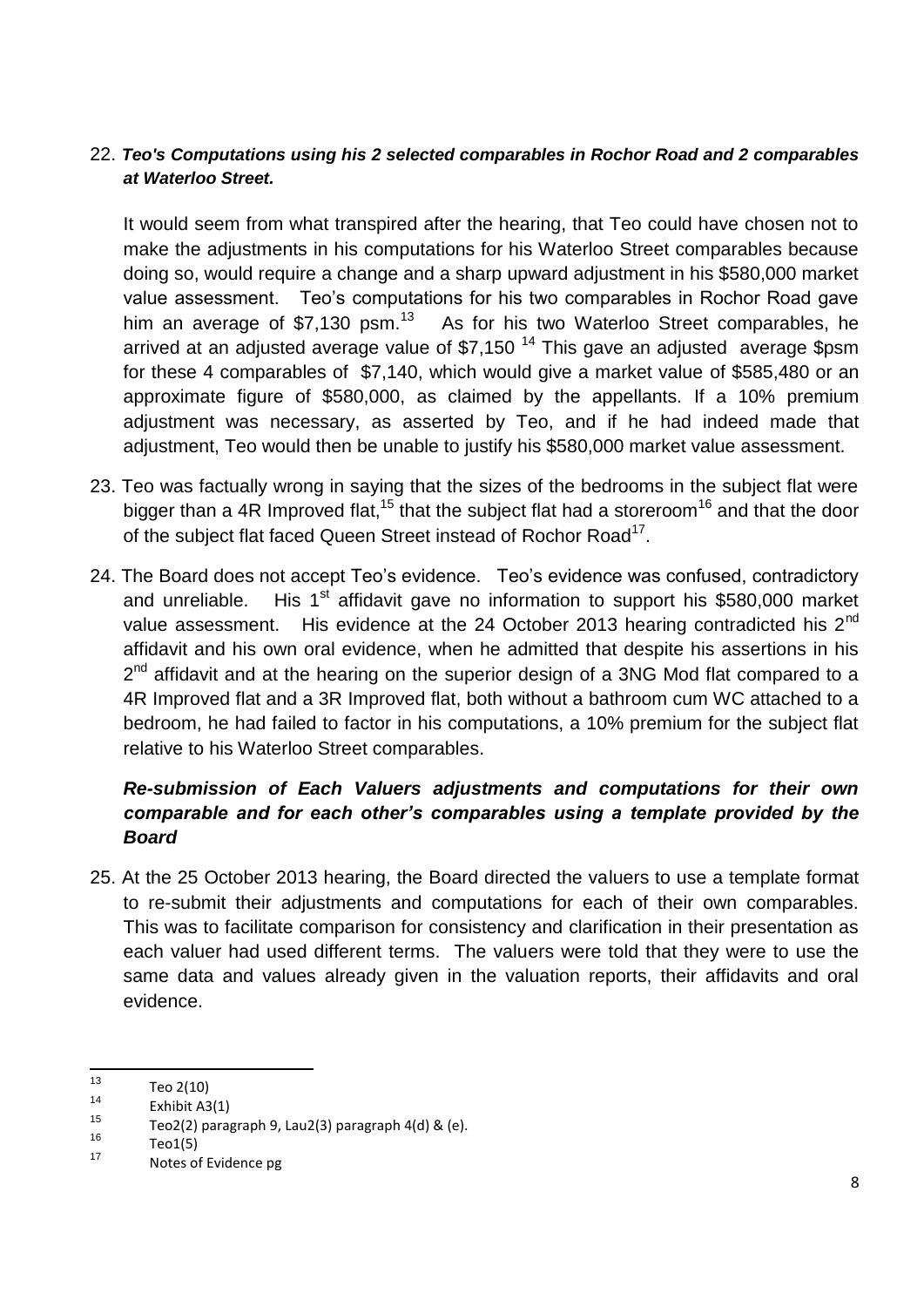- 26. *Lau's template submission for his 2 comparables in paragraph 13*, was consistent with his market value assessment of  $$510,500.<sup>18</sup>$
- 27. *Teo's template submission for his 4 comparables in paragraph 13***,** showed a revised market value figure of \$627,464, higher than his earlier \$580,000 market value of \$580,000 claimed by the appellants<sup>19</sup>. In his revised workings, Teo introduced adjustments for tenure and location for his comparables 3 and 4, where originally there had been none. He changed his floor level and time adjustments for all 4 comparables. He gave a 6% premium for an attached bathroom instead of the 10% stated in his affidavit and oral evidence. From the changes in this template submission, it is evident that Teo, even in the treatment of his own comparables, is unsure of his valuation of the subject property. The Board does not accept Teo's evidence as it is confused, contradictory and unreliable. This being the case, there is no need for the Board to consider the template submissions by each valuer on each other's comparables.
- 28. The Board now deals with the other points raised by the appellants.
- 29. *Failure by Collector to give proper and adequate consideration to the value of the fixtures and fittings in arriving at his market value assessment* - This point is misconceived. Although, one of the appellants, Mr Lim Ngee Sing gave evidence that the renovations cost  $$65,000$ ,<sup>20</sup> he later revised this to an agreed sum of  $$33,298.33$ . The appellants submitted that the Collector's assessment would have been different if Collector had known of the \$65,000 figure at time of assessment. As an assessment of the condition of a property will take into account all fixtures and fittings, there is no merit in this point. It is noted that Lau had assessed the condition of the subject flat as "above average".
- 30. *The Collector, in arriving at his market value assessment, had applied the maxim, the bigger the flat, the lower the price per square metre as compared with a smaller flat and this was not correct* - It is generally accepted as market practice, based on market evidence, that a flat with a bigger floor area has a lower \$psm value compared to a smaller size flat. Teo, at different points in his evidence, contradicted himself saying first that the bigger a flat, the higher the value per square metre, then saying the reverse only to contradict himself later.<sup>21</sup> In any case, nothing turns on this, as both valuers had made adjustments for the size difference in the flats.
- 31*. Alleged Errors in Collector's assessment* The appellants say that the Collector made a mistake in his 20 June 2012 letter in stating that there were 3 instead of 4 split airconditioning units. The Board notes the contents of the letter from Collector to the

<sup>18</sup>  $18$  Exhibit r2(1)

 $^{19}$  Exhibit A5(1-7)

 $\frac{20}{21}$  Lim 1(3) para. 8 and Notes of evidence

<sup>21</sup> Notes of evidence at pgs 42, 43, 62, 68, 70, 79, 81 and 85